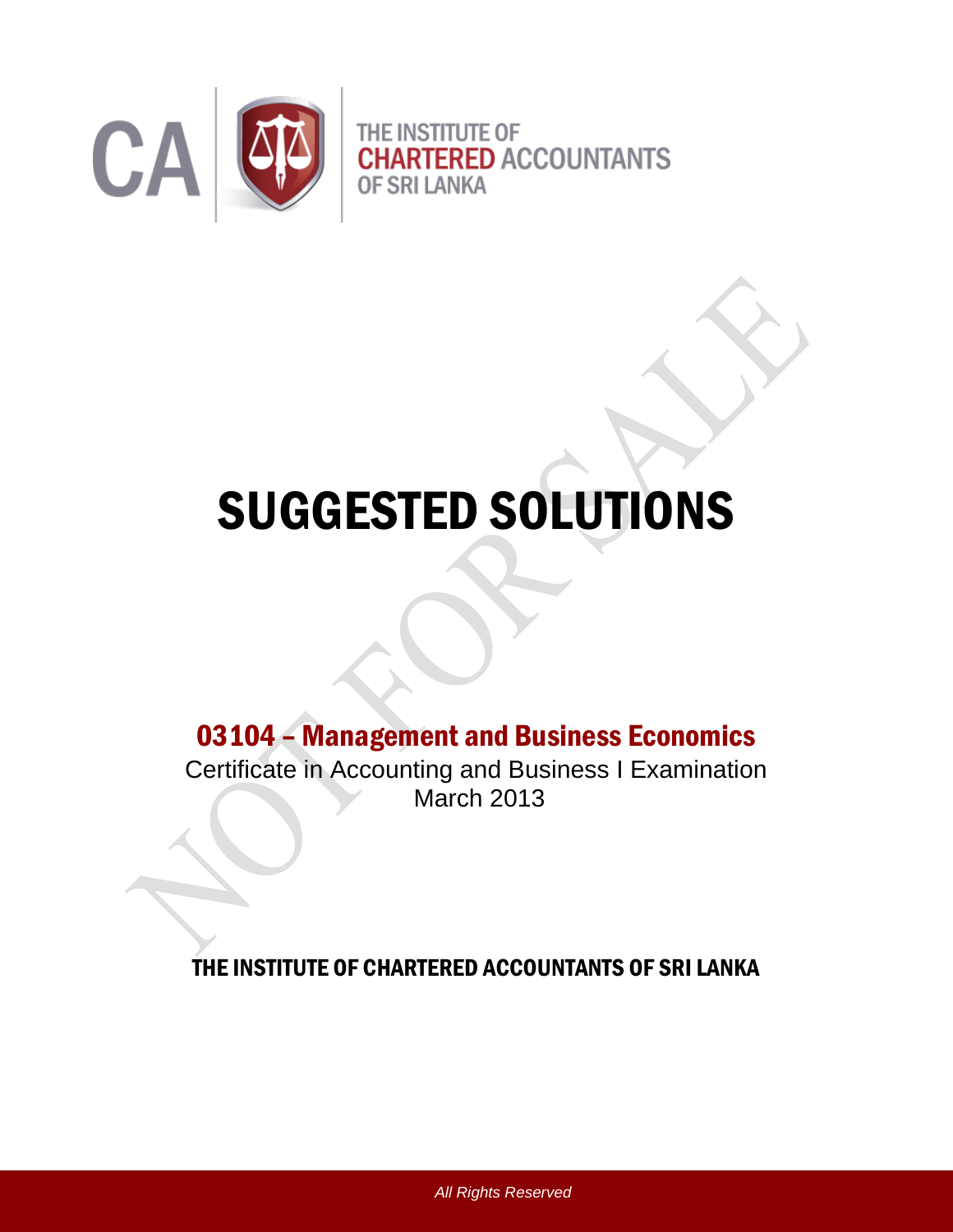#### **PAPER 'A'**

### **ANSWERS FOR MULTIPLE CHOICE QUESTIONS**



(2)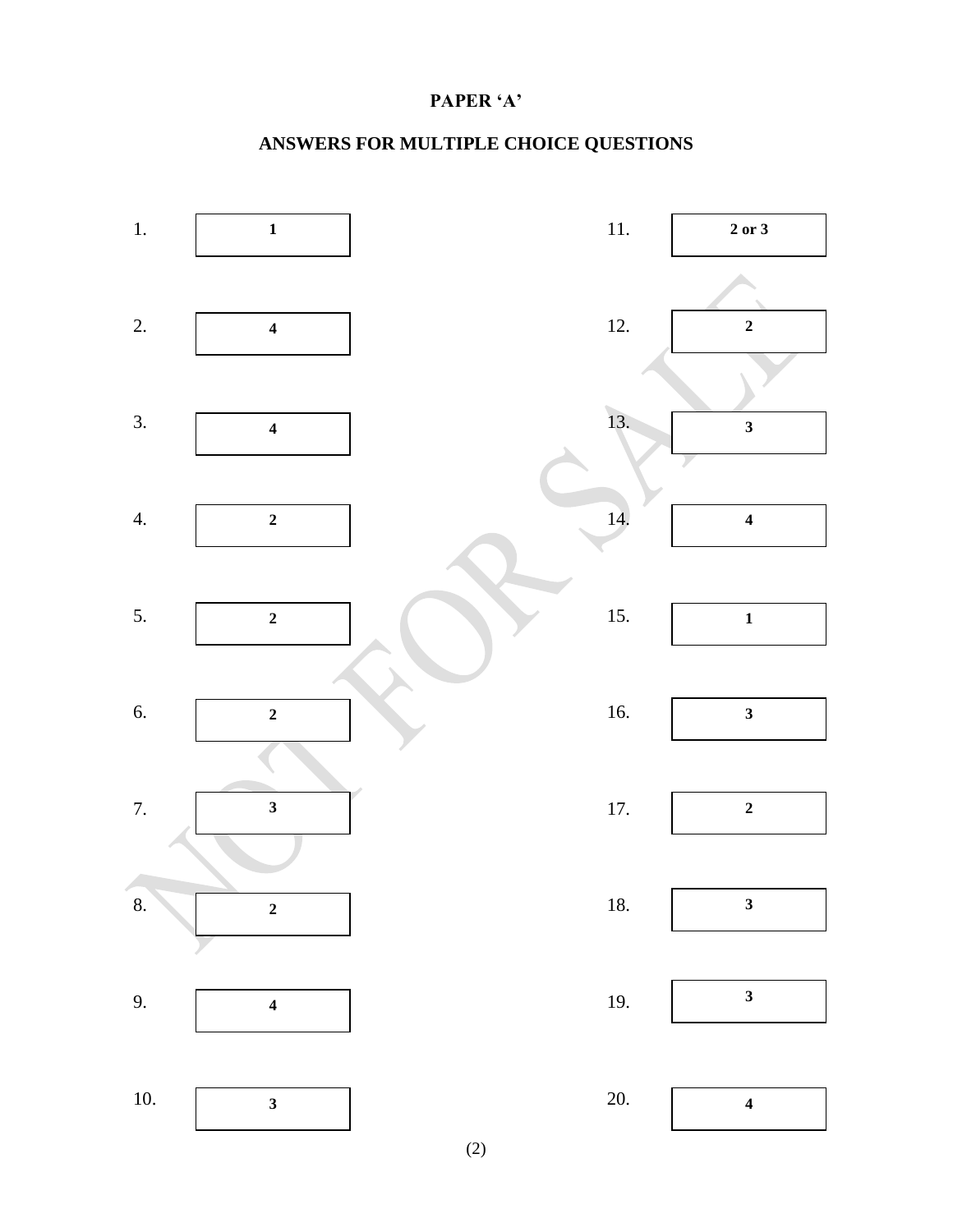#### **PAPER 'B'**

#### **Answer No. 01**

- **(a)** (i) **Comparative advantage -** ability to produce a particular good or service **at a lower 'opportunity' cost over the other.** 
	- (ii) Country X is efficient in manufacturing both products in absolute terms. When the Country Y manufactures 4A, the country X manufactures 20 A. i.e. **5 times of the ability of Y. Similarly**, when the country Y manufactures 2B, the Country X manufactures 4B. i.e **2 times of the ability of Y.**

| (111) | Opportunity Cost. $(O/C)$                              | Country X | Country Y      |
|-------|--------------------------------------------------------|-----------|----------------|
|       | $O/C$ of Product <b>A</b> in terms of Product <b>B</b> | 0.2 B     | $\sqrt{0.5}$ B |
|       | $O/C$ of Product <b>B</b> in terms of Product A        | 5.0 A     | 2.0A           |

Accordingly, the Country **X** can manufacture the product **A** at a **lower opportunity cost**, than that of the Country Y. i.e.  $0.5 \text{ B} > 0.2 \text{ B}$ . Therefore, the Country X has comparative advantage in the product "**A**".

- (iv) As regards the **Product B**, opportunity cost of the Product B, in terms of product A, in Country **Y** is lower than that of the Country X. i.e**. 2.0 A < 5.0 A**. Therefore, the country Y should produce the product "**B**".
- (v) Assume that both countries are having 2 workers. On that basis, if both countries get involved in the production of both products to be self-sufficient, by allocating resources equally for each product, the total production would be **24A + 6B** as follows.

|            | Country ${\rm X}$ | Country | <b>Total</b> |
|------------|-------------------|---------|--------------|
| Product A. | 20 A              |         | 24 A         |
| Product B. |                   | - R     | B            |

If each country specializes in the product for which it has comparative advantage, the total production would be  $40 A + 4B$  as follows

|            | Country X | Country: | Total |
|------------|-----------|----------|-------|
| Product A. | 40 A      | -        | 40 A  |
| Product B. | -         | Δ        |       |

Accordingly, total production of  $40 \text{ A} + 4 \text{ B}$  is much higher than  $24 \text{ A} + 6 \text{ B}$ 

#### **(b) Law of Equi Marginal Utility (law of EMU)**

The law of EMU explains us as to the **number of units in various commodities to be purchased** by the consumer by **spending his limited income** to secure the **maximum utility**.

Accordingly, in order to secure the maximum utility, the consumer **will have to equate the marginal utility of a Rupee spent (MUORS) for each product.**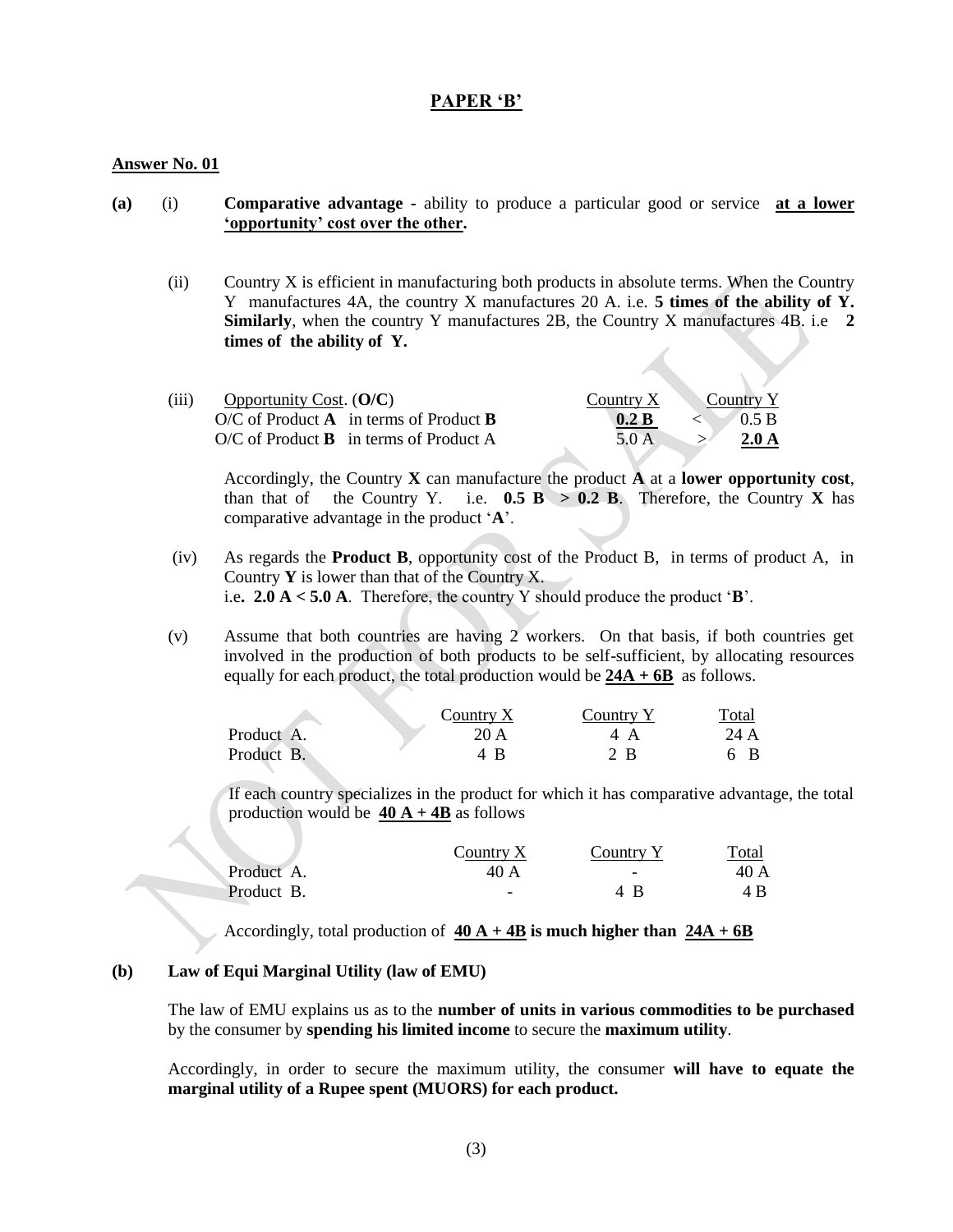The marginal utility of a Rupee spent for **each product** is to be calculated by dividing the Marginal Utility of the Product by the Price of the product concerned.

Accordingly, if there are more than two products, maximization of utility is to be made by equating the **MUORS of each product as** follows.

#### **MUORS for Product A= MUORS of product B = MUORS of Product C = …= MUORS of product 'n'.**

 $MU(A)$  – means Marginal Utility of product 'A'  $P(A)$  - means price of the product 'A'

#### **Or alternatively,**

| $MU(A)$ = incans iviaightal Utility of product $A$<br>$P(A)$ - means price of the product ' $A$ '<br>Or alternatively, |               |                      |     |                  |
|------------------------------------------------------------------------------------------------------------------------|---------------|----------------------|-----|------------------|
| MU(A)<br>$\equiv$<br>P(A)                                                                                              | MU(B)<br>P(B) | MU(C)<br>$=$<br>P(C) | $=$ | MU(n)<br>P(n)    |
|                                                                                                                        |               |                      |     | (Total 12 marks) |
|                                                                                                                        |               |                      |     |                  |
|                                                                                                                        |               |                      |     |                  |
|                                                                                                                        |               |                      |     |                  |
|                                                                                                                        |               |                      |     |                  |
|                                                                                                                        |               |                      |     |                  |
|                                                                                                                        |               |                      |     |                  |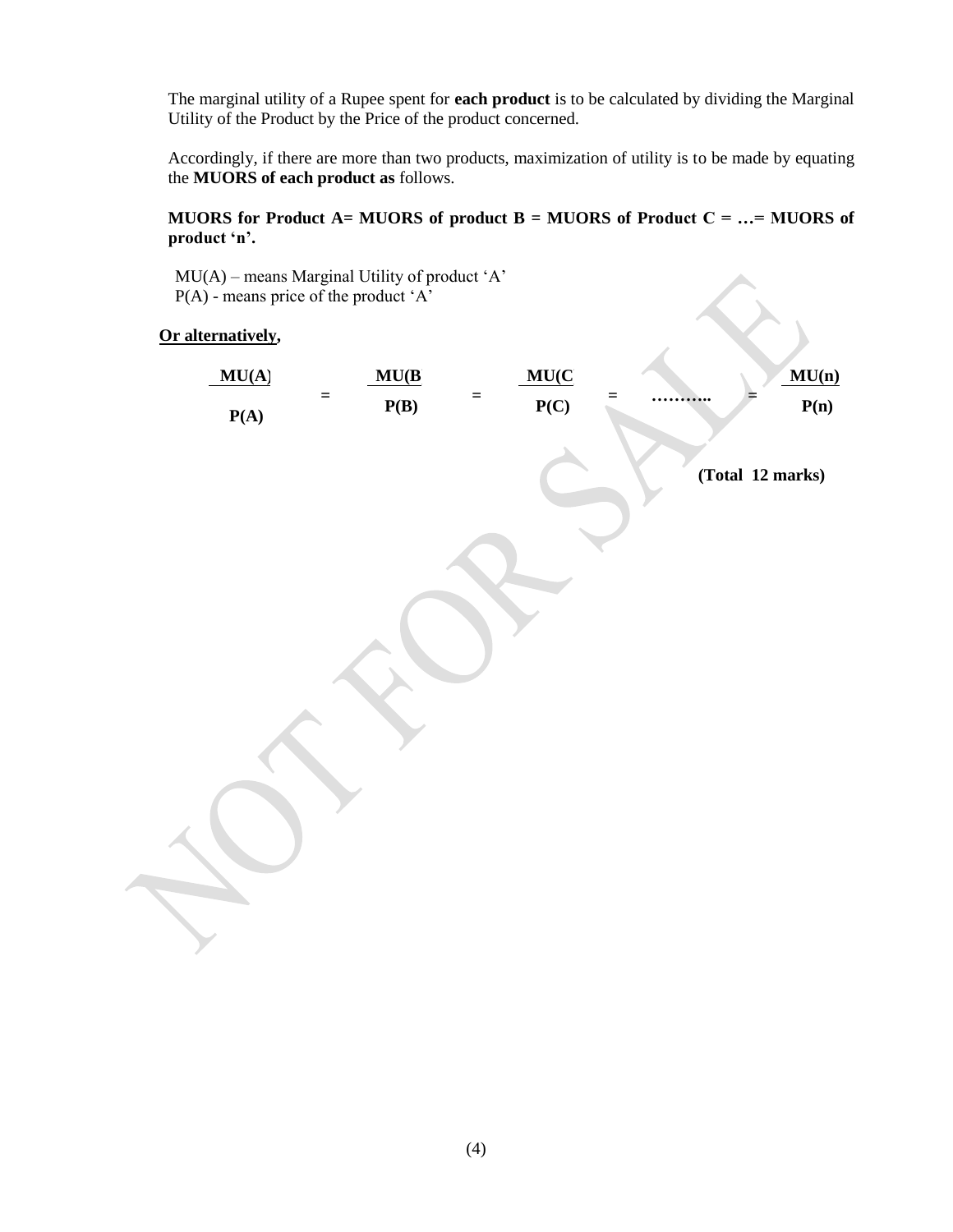- (a). (i) The law of diminishing returns states that in all production processes, **adding more of one factor of production, while holding all others constant** (*ceteris paribus'*) the [output](http://www.investorguide.com/definition/output.html) [per](http://www.investorguide.com/definition/per.html) [unit](http://www.businessdictionary.com/definition/unit.html) of the [variable](http://www.businessdictionary.com/definition/variable.html) factor will eventually, (**at some point)** [diminish.](http://www.investorguide.com/definition/diminish.html)
	- (ii). The **marginal product** is the additional output that can be produced by using one more unit of the input, while other factors are remaining unchanged.

#### **Alternative answer.**

The marginal product of a given input can be expressed, as follows..<br>  $MP = \frac{\Delta Y}{\Delta X}$  while other factors are remaining unchang

while other factors are remaining unchanged.

Where  $\Delta X$  is the change in the input (conventionally a one-unit change) and  $\Delta Y$  is the change in the quantity of output produced.

 (iii). In terms of the definition given, under (i) above, up to a certain point, marginal product increases resulting an increase in the total production at a higher proportion and decrease in the "**average cost of production per unit.'** After passing that point, due to the decrease in the marginal product, rate of increase in the total production would gradually come down resulting a gradual increase in the average cost of production per unit.

> In the circumstances, "**Average Cost Curve'** would be a Curve which slopes downward first, towards its right, and after reaching the said turning point, it tends to move upward , showing an increase in AC per unit. i. e. "**U'** shaped curve.

> In keeping with this behavior, the Marginal Cost Curve also takes similar shape, by sloping downward at a faster rate than that of AC Curve until it reaches the corresponding turning point, and thereafter, moves upward at a faster rate than that of AC Curve, resulting the MC Curve crossing the AC Curve at its lowest point.



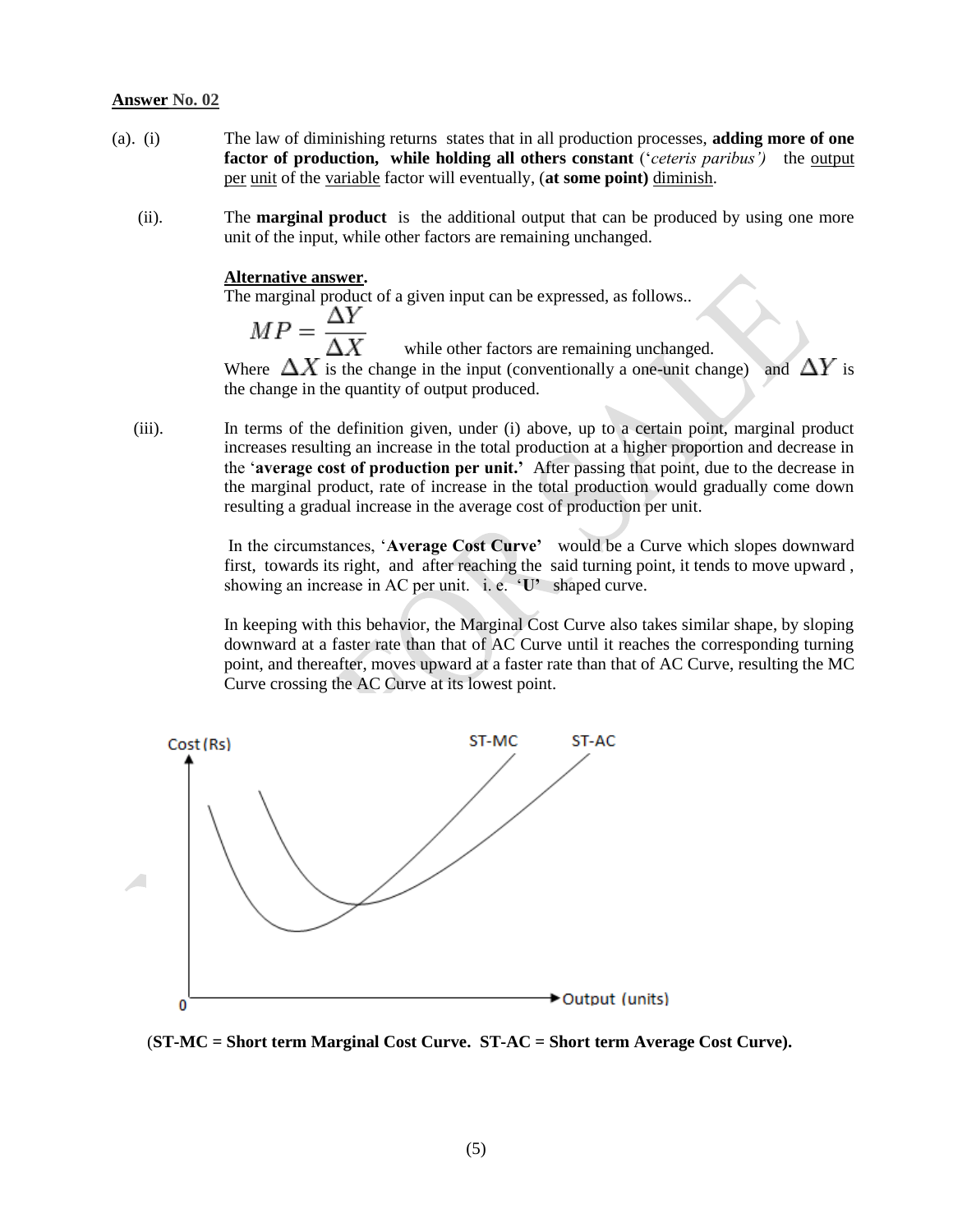(b).

| Long-Run Equilibrium.                                |                                                                                                       |  |
|------------------------------------------------------|-------------------------------------------------------------------------------------------------------|--|
| A Firm in Perfect Competition                        | A Monopolist.                                                                                         |  |
| (i). Determination of Equilibrium Price.             |                                                                                                       |  |
| (a) Equilibrium is reached when $Price = AC = MC =$  | (a) Equilibrium is reached when $MC = MR$ of the                                                      |  |
| MR of the Firm                                       | Monopolist.                                                                                           |  |
|                                                      |                                                                                                       |  |
| (ii). Determination of Profit.                       |                                                                                                       |  |
| (b) The firm does not earn economic profit and earns | (b) The Monopolist earns Economic profit, due to                                                      |  |
| only normal profit.                                  | Price $> M C$ and A C                                                                                 |  |
|                                                      |                                                                                                       |  |
| (iii) Allocation efficiency                          |                                                                                                       |  |
| (c) As $MC = Price$ , both parties, suppliers and    | (c) As $MC <$ Price, the monopolist earns a super                                                     |  |
| customers, get exactly what they want. Therefore,    | normal profit. Therefore, no allocative efficiency is to be                                           |  |
| allocative efficiency takes place.                   | witnessed here.                                                                                       |  |
|                                                      | $\mathcal{L}$ and $\mathcal{L}$ are the subset of the second set of second states of second states to |  |

**Allocative efficiency occurs,** when the value consumers put on the good or service equals the cost of producing the product or service. In other words, when Price = Marginal Cost.

- (c) (i)  $\Delta$  Income = Rs. 75,264- Rs. 67,200 = Rs. 8,064 It is as percentage =  $(8,064 / 67,200) \times 100 = 12\%$  $\Delta$  Quantity of demand = 504- 450 = 54. It is as a percentage =  $(54 \div 450) \times 100 = 12\%$ income elasticity of demand for X is = (% change in Quantity)  $\div$  (% change in Income) = 1
	- (ii) Any percentage change in income of consumers of this product would create a new demand for this product in the same percentage. E.g. Public / private sector salary increases announced. Accordingly, the manufacturer could make use of such information to increase the production in the same percentage, giving due consideration to other factors to be taken into account.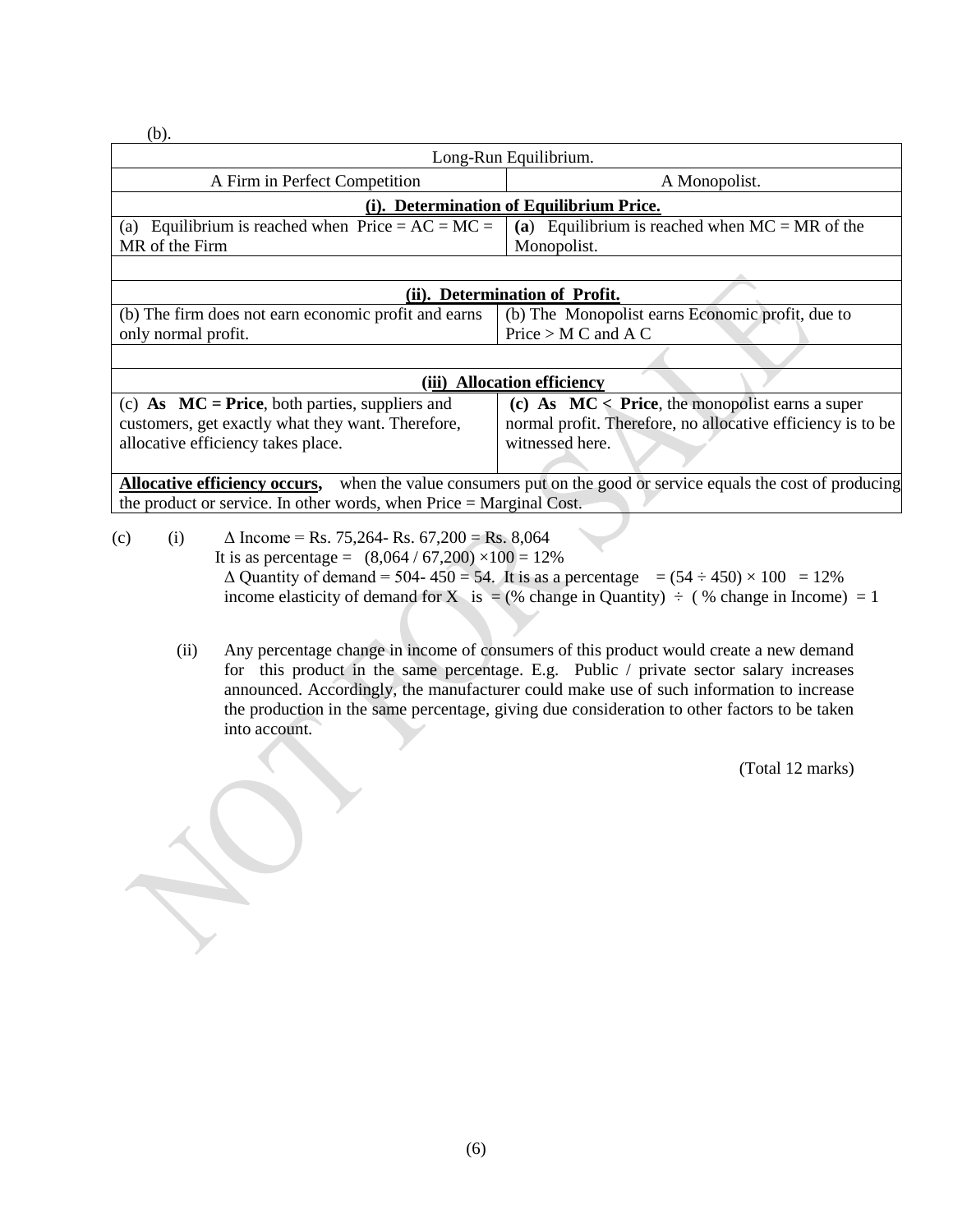#### **Answer No. 03**.

- (a). (i) New advanced technology.
	- (ii) Proper training given for workers (quality of labour).
	- (iii) Usage of high quality raw materials.
	- (iv) Proper working environment.
- (b) (i). Income per person in a population. Per capita Income is often used to measure a country"s standard of living.
	- (ii). It is calculated, having divided the "**Total National Income'** by "**Total Mid-Year Population'**. In place of the "**Total National Income',** GDP or Gross national Income (GNI) may be used.
	- (iii). In order to adjust it for inflation, at the first instance, total impact of the overall price changes that has taken in the economy when compared with a base year is to be removed by adjusting the GDP by applying the **GDP Deflator**. (GDP Deflator is an economic measure that tracks the cost of goods produced in an economy relative to the purchasing power of the Currency of that Country).
- (c) (i). **Fiscal policy:** Government **revenue and spending policies** that influence macroeconomic conditions. In other words it is the means by which a government adjusts its levels of spending in order to monitor and influence a nation's economy. The Fiscal policies (coupled with monetary policies) are used in various combinations **in an effort to direct a country's economic goals**.
	- (ii). a. Taxation.
		- b. Government spending.
		- c. Government Budget Deficit.
		- d. Public Debts. (Borrowings)
	- (iii) a. Tax system was simplified by abolishing several nuisance taxes and replacing multiple taxes on the same industry in to one single tax. E.g. Introduction of single Rate of VAT of 12%.
		- b. Tax incentives were provided to encourage private investment and to attract foreign direct investments to support high economic growth.
		- c. Tax holidays of 5 years for investments in fishing , production of agricultural seeds, and planting material.
		- d. Three year tax holidays for new undertakings with investment exceeding Rs. 50/ million.
		- e. Seven year tax holidays for new undertakings with investments of more than USD 3 million.
		- f. New depreciation allowances to encourage new investments.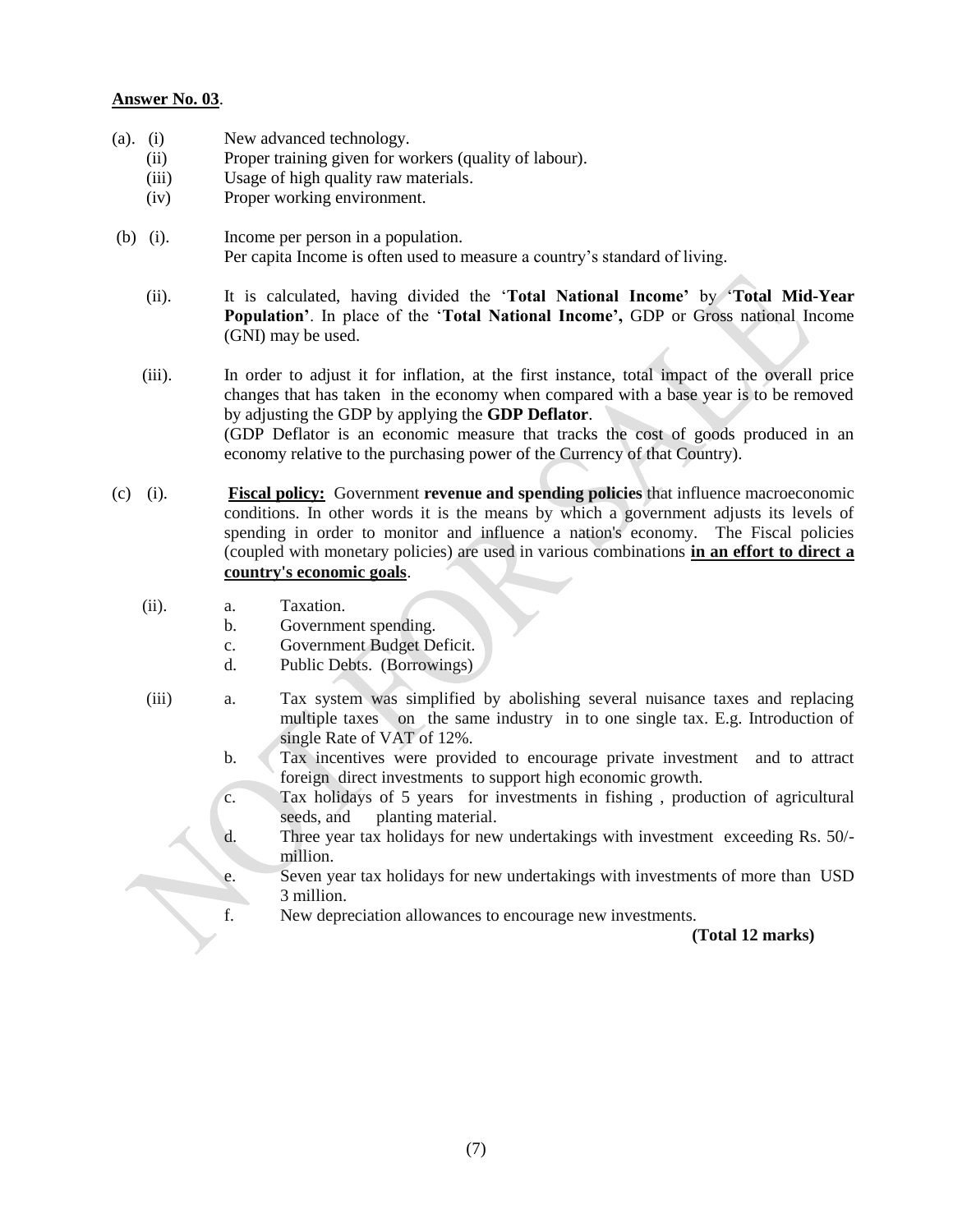- (a) (i). a. Total value of GDP.
	- b. Employment Indicators.
	- c. The Consumer Price Index.
	- d. The Balance of Payment position.
	- e. Interest Rates
	- (ii) a. **BOP Problem**. The country is encountered with a prolonged BOP problem with a shortfall in the Trade Balance (.i .e. Exports – Imports), due to low volume of exports made against the heavy import bill.
		- b. **Volatile Exchange Rate situation.** This is also related to the BOP problem. The main reason is the heavy demand for foreign currencies due to heavy imports. The volatile high exchange rate situation has affected the economy in a number of ways. High cost of imports.
		- c. **High interest rate structure**. This situation has affected the new investments in view of high cost of funds and also to the profitability of the existing industries.
		- d. **Heavy Public debt servicing cost**. Specially, due to high exchange rate in servicing the foreign debts along with local public debts the government is compelled to set apart a major part of the Annual budget for it leaving almost nothing for investment purposes and also compelling to make new borrowings for new investments.
- (b) (i) a Make borrowings by issuing Government Securities.
	- b. Make borrowings from international financial markets/ lending institutions.
		- c. Selling of government assets is an alternative method to borrowings.
	- (ii) Certain borrowings made by a government to raise funds in order to finance the deficit would cause to have a secondary effect to expand the money supply. For instance, if a Government resorts to make borrowing from the Banking Sector as against the non banking sector, due to creation of the money for lending, total money supply would go up resulting an inflationary situation. (Purchasing of Government securities by CBSL is also an expansionary source, as it is similar to printing money).
	- (iii) Some methods of financing the deficit E.g. make borrowings from the general public or from captive sources like Employees Provident Fund, ETF, by issuing Government securities, are considered as non-expansionary sources of financing. It is because, such financing methods would not cause to increase the money supply, not like in the case of expansionary sources as explained above. The main advantage is the non-existence of the inflationary effect.
	- (c). VAT is a "**consumption tax'** which is **levied at each stage based on the value added** to the product **at each stage**. The **'Value Added'** is the difference between the "sales price of the product" and the "cost of material and other inputs" included in the product. It is considered as an Indirect tax, as the ultimate tax payer is not the manufacturer who sells the product. It is the consumer who bears the full burden of the tax, as it is transferred by the manufacturer to the consumer.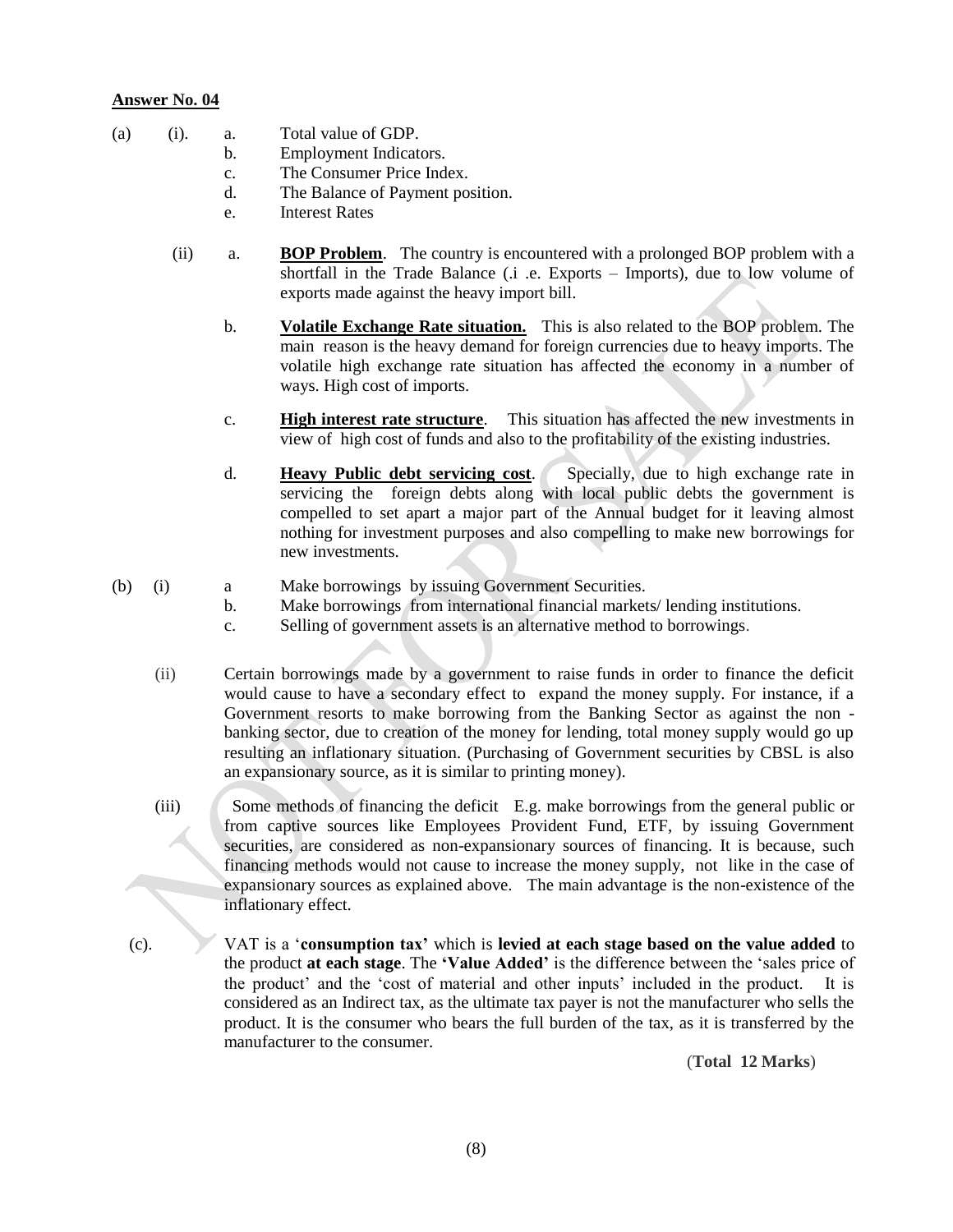(a) Supply-side economics, is an economic theory whereby government policies intentionally stimulate the economy by creating incentives for businesses to produce more goods and services.

 Accordingly, inflation can be controlled by stimulating the aggregate supply. E.g. Infrastructure development by the Govt., offer Tax holidays to investors in certain fields, training Grants given by BOI to business firms to enhance the productivity.

(b) Economic development can be referred to as the **quantitative and qualitative changes** in the economy. It promotes the **standard of living and economic health.** It refers to the adoption of **new [technologies,](http://www.investorwords.com/17790/technology.html) transition from agriculture-based to industry-based** economy.

Economic development differs from economic growth.

 Economic growth is a phenomenon of productivity and rise in GDP etc. Consequently, as economists point out: "economic growth is one aspect of the process of economic development". Economic growth is sustained increase in the real GNP or an increase in per capita real GNP.

- (c) (i) Increase the availability of labour in quantitative and qualitative terms.
	- (ii) Investment in physical capital, e.g. in plant and machinery to enhance the productivity.
	- (iii) Investment in social capital, e.g. improvements made in infrastructure facilities.
	- (v) Technological advancement.
	- (vi) Better management practices to achieve optimum production, productivity, minimize wastages etc.
	- (vii) Investor friendly Government policies. E.g. lover taxation rates, lower interest rates, suitable subsidy policies etc.
	- (viii) Conducive external economic environment. E.g. Recovery from global recession.
- (d) (i) Progressive taxation **reduces absolute income inequality**. E.g. Higher taxes for high income earners.
	- (ii) By spending such revenue for the betterment of lower income earners, it permits **to redistributes wealth** from the rich to poor. .i.e. for the Social justice.
	- (iii) It can **change the pattern of consumption** in the economy. E.g. High sales taxes on luxury goods.
	- (iv) As direct taxes cannot be shifted to others, direct taxes are **less inflationary than indirect taxes**.
- (e) (i) In the context, Govt. debt sustainability means the existence of the total stock of public debt at a manageable level, from the point of servicing the debts at their maturity. Higher the total sum to be set apart for servicing of public debts, the residual of total govt. revenue available for other expenditure purposes would be very low. Such situation would badly affect the expenditure program, especially for capital expenditure. Then, it would be compelled to make more borrowings to service debts while maintaining other expenditures.
	- (ii) As stated above, higher the debt ratio in terms of GDP, higher the burden in servicing the cost, in terms of GDP as well. Therefore, this ratio provides a guidance to maintain the total debt stock at an optimum level.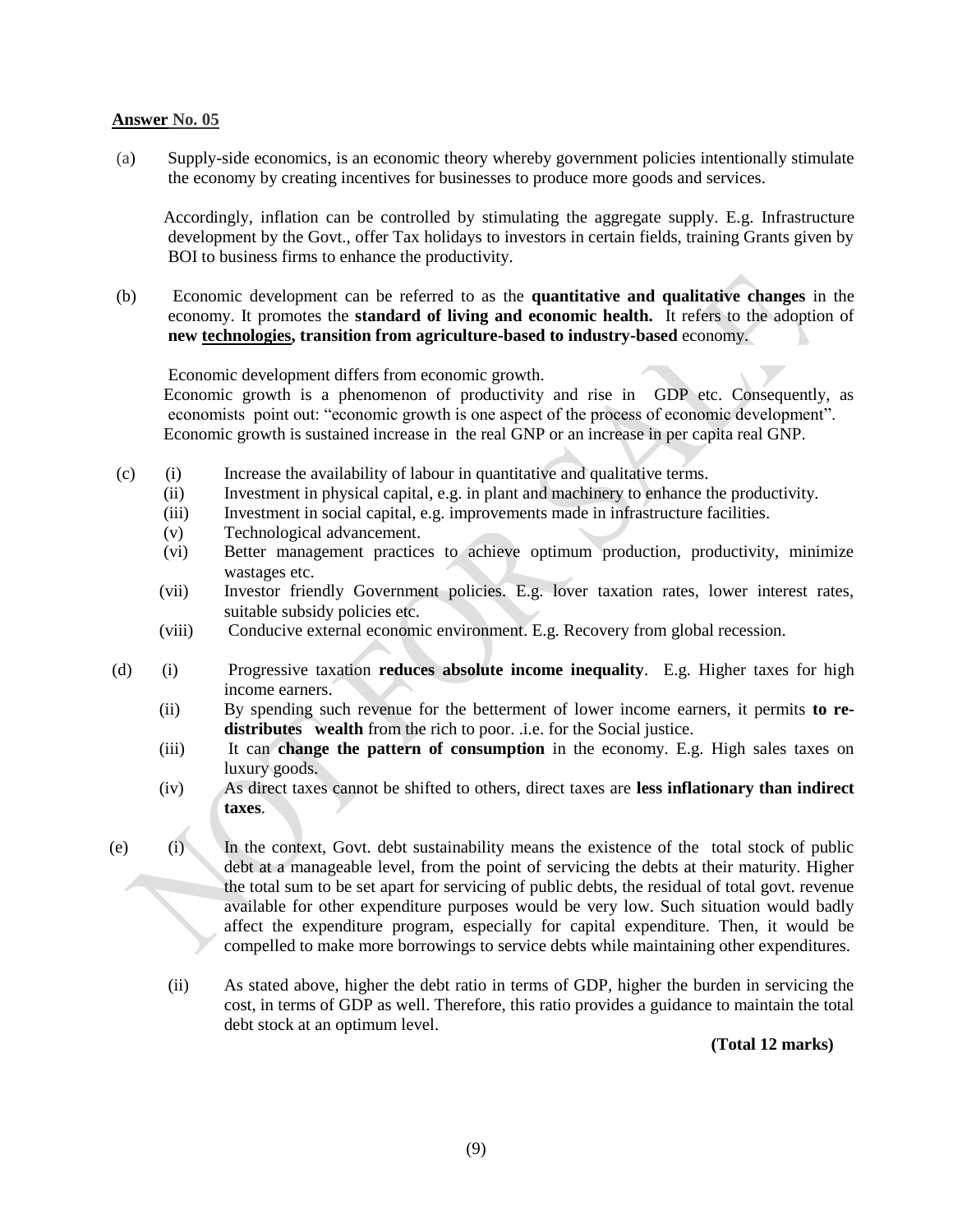- (a) Environmental analysis is the study of the **organizational environment** to pinpoint **interna**l and **externa**l environmental factors that can significantly **influence organizational operations**.
	- E.g. (i) Global economic situation. Economic recession would badly affect the tourism industry.
		- (ii) International competition.
		- (iii) Government"s tourism promotion strategy.
		- (iv) Political stability in the country and the law and order situation in the country.
		- (v) Infar structure facilities in the country.
		- (vi) The nature of the existing regulatory framework.
- (b) (i) The organizational mission and goals provide **a clear direction** to the organization as to what is to be achieved.
	- (ii) It provides Top management a rational basis to evaluate competing demands and scarce corporate resources and to make **rational allocation of resources** among the different divisions and departments.
	- (iii) It helps the organization to set up control standards against which **performance could be evaluated**.
	- (iv) It emphasizes the need to achieve harmony between higher and lower level goals. i.e. **Goal Congruence.**
	- (v) It compels a firm to do an appraisal of **environmental challenges** as well as its own capabilities. It enables a firm to adopt **proactive** rather than reactive stance.
- (c) Narrow span of control: Narrow Span of control means a single manager or supervisor oversees few subordinates. This gives rise to a tall organizational structure.
	- (i) Close supervision and better control
	- (ii) Better coordination of subordinate's activity.
	- (iii) Managers are not overburdened with too many problems.
	- (iv) Faster information flow and communication for decision making.
- (d) "Efficiency" refers to doing things at minimum cost and minimum times.

"Effectiveness" refers to the degree of achievement of organizational goals.

E.g. Producing a higher number of units of a product within a given period of time leads to minimizes the per unit cost i.e. production had been carried out very efficiently. However, it was found later that some of the goods produced were not up to the marketable standards, and therefore, production process was not that effective.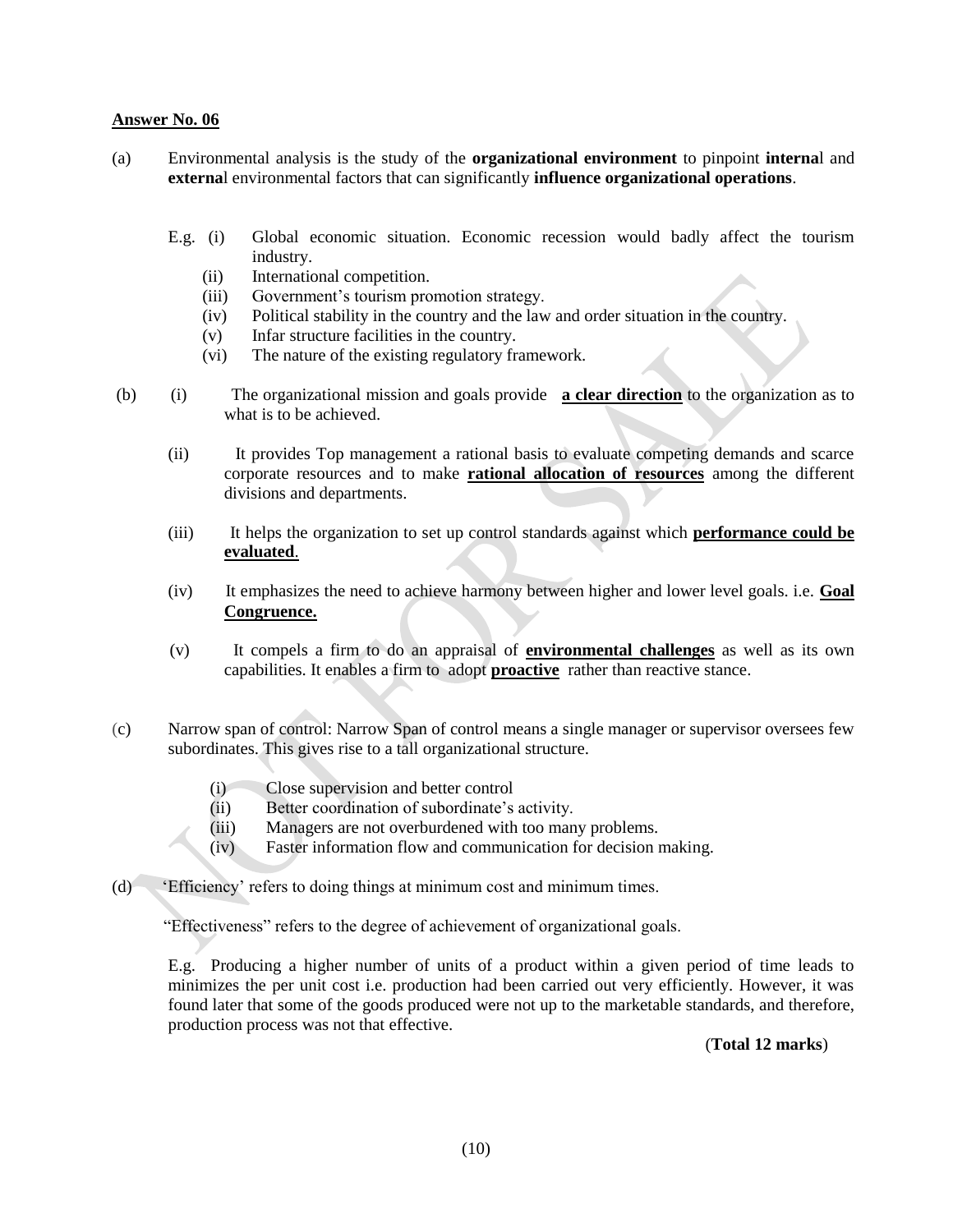(a) Ethical behavior in senior management can have a **positive effect** on the organization as a whole. It **encourages subordinate employees also to behave ethically** and report any suspected wrongdoing to their manager. This open **and communicative environment allows managers to resolve smaller company problems before they become larger ones.** 

(b)

- (i) **Line Structure** (decision-makers interact directly with their staff, and decisions are implemented quickly).
- (ii) **Line and Staff Structure** (Line and staff organizational structures are more centralized. Managers of line and staff have authority over their subordinates, but staff managers have no authority over line managers and their subordinates**.**
- (iii) **Functional Structure ,** for example, placing employees displaying excellent interpersonal skills in a customer service department.
- (iv) **Geographic Structure -** Large organizations have offices at different place
- (v) **Bureaucratic Organizational Structures,** where decision-making is implemented from the top-down.
- (vi) **Network Organizational Structures -** Network structures are concerned with outsourcing jobs, tasks and/or activities to outside entities to better achieve their goals; reduce operating costs
- (vii) **Matrix Organizational Structures -** A combination of functional and line organizational structures.
- (c) "Line Function" refers to the main function of the Bank, i.e. Banking and related Functions. e.g. Accepting Deposits, Giving Loans and other Credit facilities, Opening LCC etc.

"Staff function" refers to all other specialized functions provided for smooth functioning of the Bank i.e. Functions related to Financial and Accounting Services, IT services etc.

- (d) (i) Most people **do not** inherently dislike work. Work can be as natural as play and rest.
	- (ii) People will exercise self-direction and self-control to reach goals to which they are committed.
	- (iii) Commitment to goals is a function of the rewards available, particularly rewards that satisfies that satisfy the esteem needs.
	- (iv) When conditions are favorable the average person learns not only to accept but also to seek responsibility.
	- (v) Many people have the capacity to exercise the high degree of creativity and innovation in solving organizational problems.
	- (vi) Intellectual potentials of most individuals is only partially utilized in most organizations.